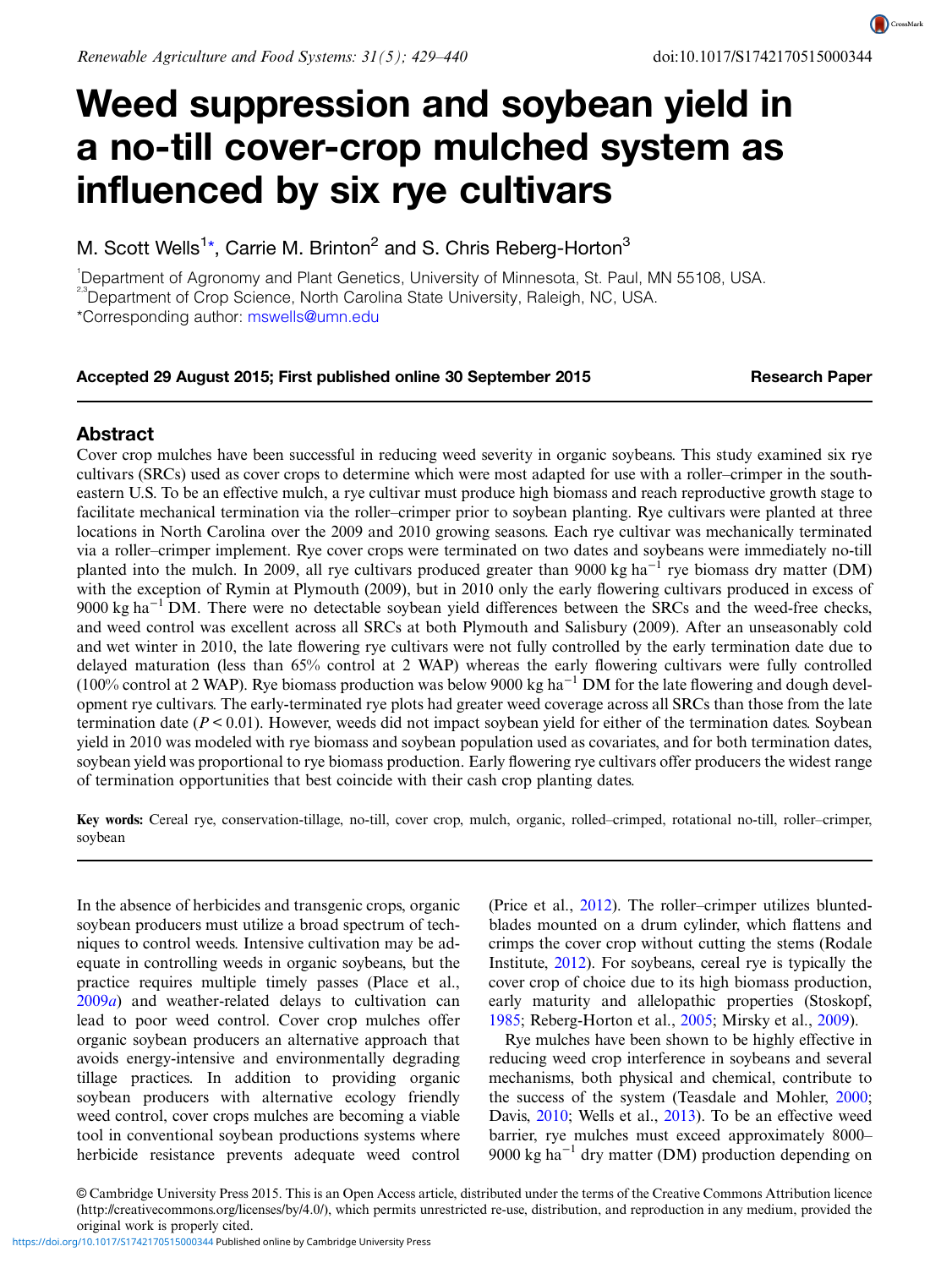the region where the cover crops are grown (Teasdale and Mohler, [2000](#page-11-0); Smith et al., [2011](#page-11-0)). Unfortunately, levels of rye biomass can vary widely from year to year and factors such as establishment and termination dates (Mirsky et al., [2009,](#page-10-0) [2011\)](#page-10-0) along with temperature and rainfall, can contribute to suboptimal rye biomass production (Travis et al., [1988](#page-11-0); Mirschel et al., [2005\)](#page-10-0). Regional microclimates can also influence the performance of the cover (e.g., rye) and cash crop, thereby increasing the importance of selecting the best-adapted rye cultivars and management strategies that optimize rye biomass potential that best corresponds to soybean planting dates for the Southeastern USA. Historically, farmers in the Southeastern USA have used early flowering winter-type rye cultivars. Presumably this choice was made to maximize biomass early both for the purpose of ground cover and grazing. However, the desired attributes for rye in a rolled–crimped system include high biomass at the time of soybean planting and rye that is sufficiently mature (soft dough, Feeke's 11.2) (Large, [1954](#page-10-0)) for successful mechanical termination thus synchronizing with soybean planting. Previous anecdotal information from the Southeastern USA, suggests that early flowering type rye cultivars may mature before the soil temperatures are warm enough for soybean planting (Personal communication: Chris Reberg-Horton, Organic Cropping System Extension Specialist). Organic farmers are particularly sensitive to soil temperatures at planting because of the lack of seed treatment. Conversely, if the late flowering-type rye cultivars mature too late the maturity group of the soybeans would need to be changed which has a multitude of implications for production.

Planting dates for organic soybeans in the Southeastern USA can vary based on the soybean maturity group and soybean producers have to balance pest and weed management needs. For example, soybean maturity Groups III and IV, considered early varieties, are planted in mid-May, and avoid many of the pest such as corn earworm at the cost of lower weed control (Dunphy et al., [2014\)](#page-10-0). Typically double-cropped soybeans are planted mid to late June utilizing Group VI or VII (Dunphy et al., [2014\)](#page-10-0).

The objective of this study was to find cereal rye cultivars best adapted to provide weed suppressive mulch for no-till soybeans in the Southeastern USA. Three early flowering and dough development ecotypes (Maton II, Wrens 96 and Wrens Abruzzi), and three late flowering dough development ecotypes (Aroostook, Rymin and Wheeler) were chosen. They were evaluated at two rolled–crimped termination dates for biomass, ease of kill, weed control and impact on soybean yield.

## Materials and Methods

In 2009 and 2010, field experiments were conducted at three research stations in North Carolina, including Salisbury and Plymouth (2009) and Kinston (2010). Plymouth and Kinston are located in one of the three major geographic regions of the NC: the Coastal Plain (Public Schools of North Carolina, [2015](#page-10-0)). The Coastal Plain is low, flat land along the Atlantic Ocean (Public Schools of North Carolina, [2015](#page-10-0)). Plymouth resides in the Tidewater region of the Coastal Plain and Kinston is located in the Inner Coastal Plain: a higher, drier area to the west of the Tidewater region (Public Schools of North Carolina, [2015](#page-10-0)). Salisbury resides in the major geographic region of NC referred to as the Piedmont. The Piedmont (i.e., 'foot of the mountain'), ranging in elevation from 91 to 457 m above the sea level, is the middle region of the state located between the Coastal Plain and Mountain regions (Public Schools of North Carolina, [2015\)](#page-10-0). The three locations were selected to best reflect the regionality and predominate soybean production of the state.

The soil type at Salisbury was Lloyd clay loam (fine, kaolinitic, thermic Rhodic Kanhapludults) consisting of very deep, well-drained, moderately permeable soils on uplands in the Southern Piedmont, 2–8% slope and moderately eroded. The soil types at Plymouth were Muchalee loam and Portsmouth fine sandy loam (fine-loamy over sandy or sandy-skeletal mixed, thermic, Typic Umbraquult). The soil type for Kinston was Johns loamy sand (course-loamy siliceous, semiactive, thermic, Arenic Hapludults) with 0–3% slope.

The State Climate Office of North Carolina tracked weather data for all three-site years. Thirty-year average precipitation and air temperature were recorded along with monthly precipitation and air temperature for Salisbury and Plymouth (October 2008–October 2009) and Kinston (October 2009–October 2010) ([Fig. 1\)](#page-2-0).

Treatments were comprised six (fall planted wintertype) rye cultivars and two rye termination dates (e.g., early and late rolled–crimped dates) and subsequent soybean plantings via a no-till planter, all organized in a split-block design. Whole plot factors were rye termination dates, and sub-plot factors were the six rye cultivars (SRCs). Due to space limitations in 2009 at Plymouth and Salisbury there were four replicates present and in 2010 the Kinston location had six replicates. Experimental units comprised of SRCs, three early flowering types (Maton II, Wrens 96 and Wrens Abruzzi) and three late flowering types (Aroostook, Rymin and Wheeler) all terminated via the roller–crimper either early (e.g., early May) or late (e.g., late May to early June). In addition to the SRC (e.g., early and late termination dates) experimental units, there were three control treatments outside of the factorial structure: Rolled–crimped rye and no-till soybeans plus PRE and POST herbicide weed control (designated,  $RC + HB$ ), no rye cover crop and no-till soybeans with (NT + HB) and without (NT-HB) PRE and POST herbicide weed control. The RC + HB check is a weed-free control used to approximate the soybean yield losses associated with lack of weed control exhibited in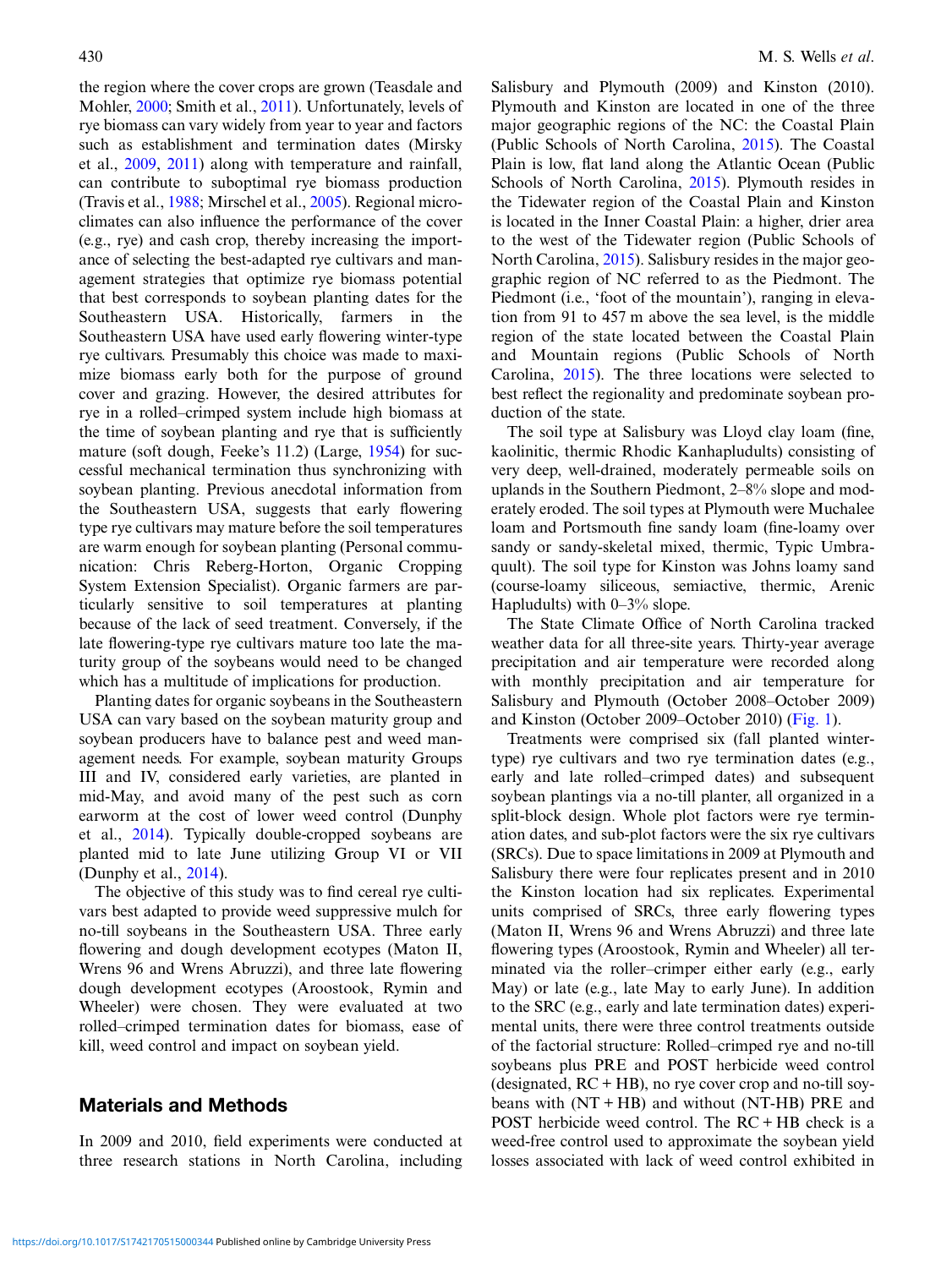<span id="page-2-0"></span>

Figure 1. Average monthly precipitation (mm), air temperature (C) and 30-year normal for Plymouth, NC and Salisbury, NC (2009) and Kinston, NC 2010. Weather data provided by the State Climate Office of North Carolina.

the rolled–crimped rye treatments (i.e., RC-HB). The NT + HB check functions to evaluate the loss of soybean yield associated with soybean grown in rye cover crop mulch. The NT–HB control also characterizes the weed severity for each site. Since the control treatments (e.g., with and without herbicide) were not fully crossed with the split-plot factor (e.g., rye cultivar), Wrens 96 and Wheeler were selected to represent surrogates for the early and late flowering cultivar used in the RC + HB control plots across all blocks. Wrens 96 selected for the early rye termination date, and Wheeler selected for the late rye termination date.

Prior to fall planting, all locations were disked with a tandem disk harrow to remove any existing vegetation.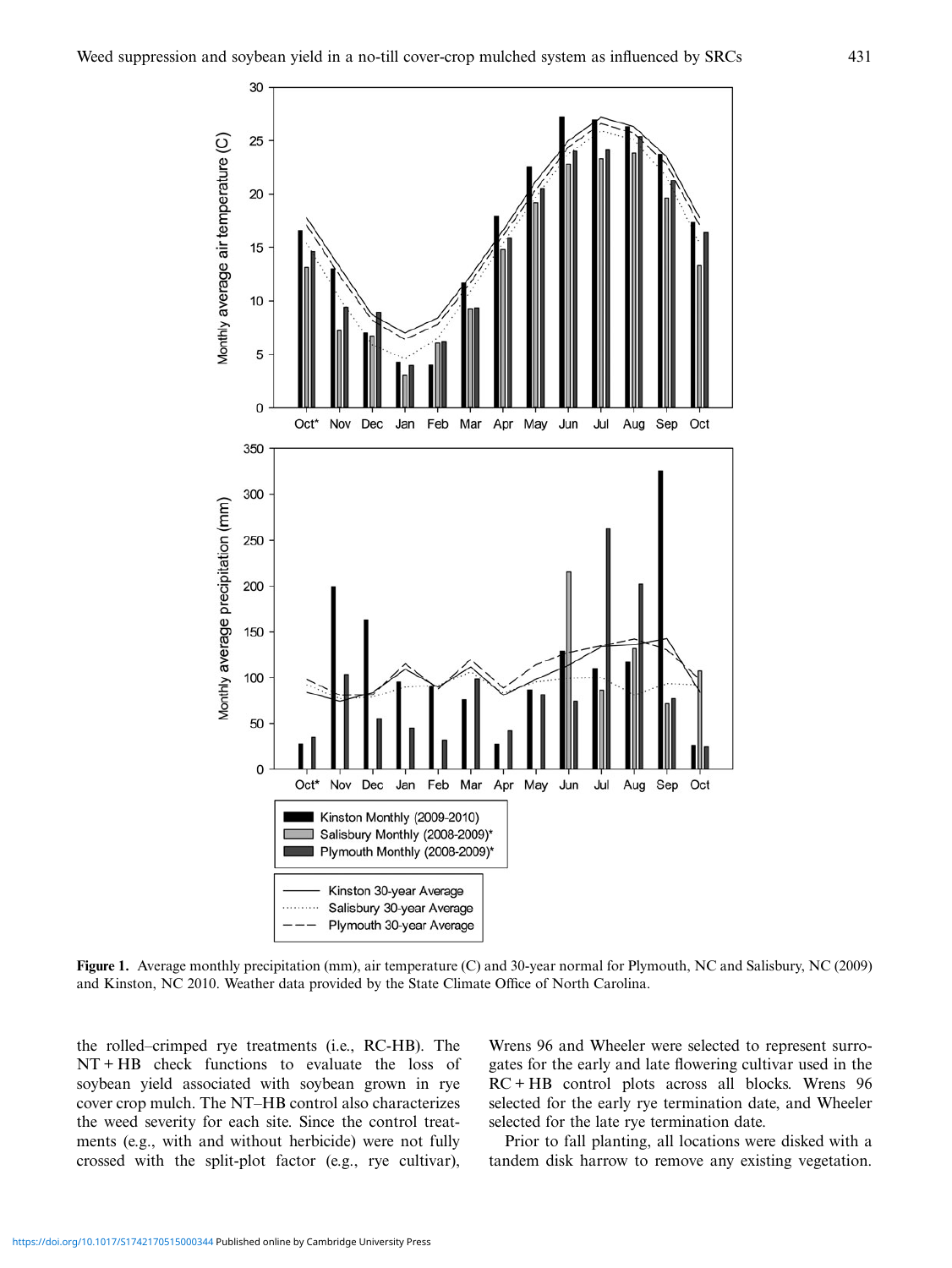Lime, phosphorus and potassium were applied according to soil test recommendations prior to rye planting. To ensure that N fertility for the rye cover crop was adequate, the study areas at all locations received 30 kg ha<sup>-1</sup> N prior to fall cover crop planting and an additional 60 kg ha<sup>-1</sup> N top-dressed prior to joining in the spring. This amount of fertility is likely higher N than was needed for maximum rye growth (especially considering that the previous crop was corn), but was done to ensure that the system was tested under non-limiting conditions. Previous authors have noted large N carry over on farms with a long history of manure use (Engoke, [2012](#page-10-0)). Many organic producers in the Southeastern USA are able to achieve suggested biomass thresholds of optimal weed control through a combination of residual N from the previous crop and history of maturing, along with annual broadcasting of poultry litter (Personal communication: Chris Reberg-Horton, Organic Cropping Systems Extension Specialists).

All rye cultivars were direct seeded in the fall using a 152 cm, 8 row, cone-drill (Wintersteiger Plotseeder, Wintersteiger Inc., 4705 Amelia Earhart Drive, Salt Lake City, UT 84116, USA) with 19 cm spacing between drill lines at 143 kg ha<sup>-1</sup> [\(Table 1\)](#page-4-0). The plot size at all locations was 3 m wide by 15.2 m long. During the month of May and the first of June (corresponding to the early and late rye termination and soybean planting dates) all cultivars were terminated (i.e., rolled–crimped) based on the optimal planting schedule for the given soybean maturity group. At all locations the early dates corresponded with when soybean planting was occurring on nearby farms (Dunphy et al., [2014\)](#page-10-0). Rye growth in development was monitored throughout the spring (data not presented) and the termination of the rye cultivars was delayed until the first instance of the soft-dough growth stage (Feeke's growth stage 11.2; [Tables 1](#page-4-0) and [3](#page-5-0)) was observed, thereby increasing both rye biomass accumulation and termination efficacy of the roller–crimper (Mirsky et al., [2009,](#page-10-0) [2011](#page-10-0)).

Following termination of the rye cover crops, soybeans (Glycine max L. 'NC Roy') of maturity group VI, were planted parallel to the drilled cover crop and rolling direction at 667,170 live seed ha<sup>-1</sup> with 76 cm row spacing using a Monosem® NG Plus Vacuum planter (Monosem no-till planter, Monosem, Inc., 1001 Blake St., Edwardsville, KS 66111) equipped with Yetter Shark Tooth® residue managers (Yetter Profitable Solutions, P.O. Box 358, 109 S. McDonough, Colchester, IL 62326) to assist planting into the rye residue. Before soybeans were harvested via small plot combine (Wintersteiger Delta Small Plot Combine, Wintersteiger Inc., Salt Lake City, UT) in late fall to early winter, plots were trimmed to 12 m to minimize any potential edge effect. Soybean yield data were collected on the interior two rows.

The no-till without rye cover crop treatments received PRE burn down with glyphosate (Honcho® Plus, at 0.85 kg a.i. ha−<sup>1</sup> , Monsanto Company, St. Louis, MO) to remove any weed coverage prior to soybean planting. In addition to the PRE burn down, weed free plots (with and without rye cover crop) were treated at planting for PRE weed control with S-metolachlor (Metal<sup>®</sup> II, at 1.91 kg a.i. ha−<sup>1</sup> , Syngenta Crop Protection, Greensboro, NC). POST weed control in these plots was achieved with imazethapyr (Pursuit®, at  $74.7$  g a.i. ha<sup>-1</sup>, BASF Corporation, Raleigh, NC) applied 3-WAP. Hand weeding was done in addition to herbicide control as needed to ensure weed-free conditions throughout the season in  $NT + HB$  and  $RC + HB$  plots.

Crop parameters of interest for both early and late rolled–crimped termination dates included the growth stage of the rye cover crop, rye DM biomass production (on the day of crimping), percent rye control of the rye cultivars after rye termination and visually rated weed coverage at soybean growth stage R4. This stage occurred after soybean canopy closure. Along with the aforementioned parameters, soybean yield was also collected. On the same day the rye cultivars were rolled–crimped, a single rye biomass sample was harvested on a  $0.5 \text{ m}^2$ area from all plots and dried at 60°C with forced air for 72 h. After the 72 h drying period, DM weights were recorded. Prior to rating the rye regrowth, all plots were visually assessed in order to give the evaluator a sense of relativeness. This procedure was performed at all locations. Rye regrowth was rated on a 0–100% scale, with 100% control representing no rye regrowth (e.g., 100% of the rye was prostrate). Rye regrowth was visually rated 1–2 weeks after termination for both early and late rolled–crimped dates and soybean stand counts (i.e., populations) were counted on 1 m of soybean row. The number of weeds present was extremely low. Weed cover was used to quantify extremely low levels of weed competition. Weed cover was assessed in an area of  $45.7 \text{ m}^2$ . For weed coverage, the scale is 0–100% and represents the percent of the ground covered. Only weeds above the soybean canopy were included in the coverage estimates. At the end of the season, soybeans were harvested with a plot combine, and yield, percent moisture and test weights were recorded.

The experiment was a split-block design with four blocks in 2009 and six blocks in 2010. Whole plot factors were rolled–crimped date (i.e., termination) and sub-plot factors were the SRCs. A combined analysis was attempted on the three site-years, but significant treatment by site–year interactions prevented a pooled analysis of soybean yield, rye biomass production and soybean populations [\(Table 2](#page-4-0)). Each site was analyzed separately with mean separation generated with Tukey's Honest Significant Difference (HSD) and pre-planned contrasts ( $P < 0.05$ ). Due to large plot-to-plot variation concerning soybean population and rye biomass production, the Kinston 2010 yield data were modeled with two covariates, rye biomass and soybean population, included in the model. The Akaike information criterion (AIC) was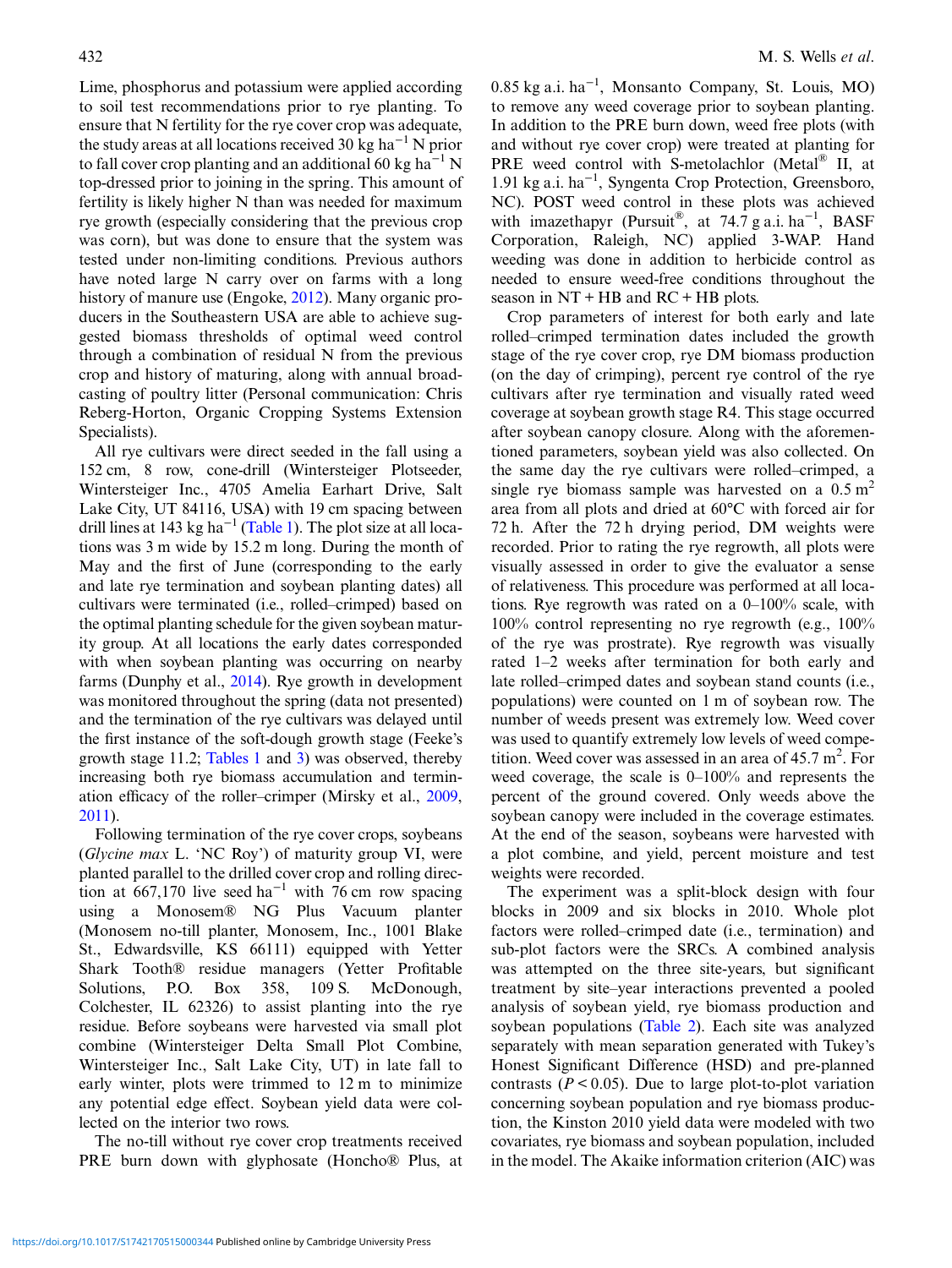|            |                     | Rolled–crimped and soybean planting |          |  |
|------------|---------------------|-------------------------------------|----------|--|
| Site-years | <b>Rye</b> planting | Early                               | Late     |  |
| 2008-2009  |                     |                                     |          |  |
| Plymouth   | $Oct-3$             | May-13                              | $May-29$ |  |
| Salisbury  | Sept-25             | $Mav-21$                            | $Jun-2$  |  |
| 2009-2010  |                     |                                     |          |  |
| Kinston    | $Oct-28$            | May- $6$                            | $Mav-13$ |  |

<span id="page-4-0"></span>Table 1. Dates for rye and soybean planting activities for Plymouth, Salisbury and Kinston for 2009–2010.

Table 2. ANOVA generalized over site–years for soybean yield, rye biomass production, soybean population and percent weed coverage.

|                            | $Rye \; 1$   | Soybean yield $1$ | Soybean population <sup>1</sup> | $\%$ Weed cover <sup>2</sup> |  |  |  |
|----------------------------|--------------|-------------------|---------------------------------|------------------------------|--|--|--|
| <b>Source</b>              | <b>ANOVA</b> |                   |                                 |                              |  |  |  |
| Rye termination date $(D)$ | NS           | <b>NS</b>         | NS                              | **                           |  |  |  |
| Rye cultivar $(C)$         | NS           | <b>NS</b>         | $*$                             | NS.                          |  |  |  |
| $D \times C$               | $\ast$       | <b>NS</b>         | <b>NS</b>                       | $\ast$                       |  |  |  |
| Site-year $(S)$            | *            | <b>NS</b>         | NS                              |                              |  |  |  |
| $S \times C$               | NS           | <b>NS</b>         | <b>NS</b>                       |                              |  |  |  |
| $S \times D$               | NS           | **                | ***                             |                              |  |  |  |
| $S \times C \times D$      | P < 0.10     | <b>NS</b>         | ***                             |                              |  |  |  |

<sup>1</sup> Soybean yield, rye biomass and soybean population averaged over all three site-years: Plymouth (2009), Salisbury (2009) and Kinston (2010).

<sup>2</sup> Weed control was excellent at Plymouth and Salisbury (2009) and percent weed cover is only analyzed for Kinston (2010).

\*, \*\* and \*\*\* represent the significance of F tests at  $\alpha$  = 0.05, 0.01 and 0.001, respectively.

used for model selection (Johnson and Omland, [2004\)](#page-10-0) in 2010 to determine whether the inclusion of covariates was justified.

## Results and Discussion

#### 2009 Season

Due to significant site–year by treatment interactions (Table 2), each site–year was analyzed separately. In 2009 at Plymouth, all rye cultivars were at or past the soft-dough growth stage (Feeke's Growth Stage 11.2) by the early rye termination date (Tables 1 and [3\)](#page-5-0) resulting in 100% control across all rye cultivars [\(Table 3\)](#page-5-0) (Mirsky et al., [2009,](#page-10-0) [2011;](#page-10-0) Wells et al., [2013\)](#page-11-0). Similar trends were observed at Salisbury (2009), where four of the SRCs (Wrens 96, Wrens Abruzzi, Maton II and Aroostook) had matured to the soft-dough growth stage by the early rye termination date (May 21), thus resulting in 100% ([Table 3](#page-5-0)). Ashford and Reeves [\(2003](#page-10-0)) demonstrated effective termination of rye cover crops via a roller–crimper when the rye had entered late reproductive growth. During the early rye termination date in Salisbury, neither Rymin nor Wheeler, both late flowering types, were sufficiently mature for effective control with the roller–crimper as reflected by the

observed lower control ratings of 25 and 65%, respectively [\(Table 3](#page-5-0)). By the late termination date all cultivars were at or past soft dough at both locations, resulting in 100% control. Overall differences in time of flowering and dough development were less pronounced in 2009 than in 2010.

No detectable termination date effect on rye biomass production was observed at either Salisbury or Plymouth ([Table 4](#page-5-0); [Fig. 2](#page-6-0)). However, a significant ( $P \leq$ 0.02) rye cultivar effect on biomass production at Plymouth was observed [\(Table 4](#page-5-0)). Rymin, a late flowering type, was the only rye cultivar at Plymouth that produced significantly less biomass  $(P < 0.05$ ; [Fig. 2](#page-6-0)). In contrast, termination date, rye cultivar and the interaction impacted rye biomass production at Salisbury ( $P < 0.001$ ; [Table 4;](#page-5-0) [Fig. 2\)](#page-6-0). Even though the rye cultivars at Salisbury (241 m above the sea level and USDA Hardiness Zone 7a) were planted earlier and terminated later than those at Plymouth (3.6 m above the sea level and USDA Hardiness Zone 7b) (Table 1), the monthly temperatures were lower at Salisbury when compared with Plymouth which significantly impacted the biomass of the rye cultivars in Salisbury ([Fig. 1](#page-2-0)). This difference in rye maturity observed between Salisbury and Plymouth illustrates the importance of regional adjusted rye cultivars.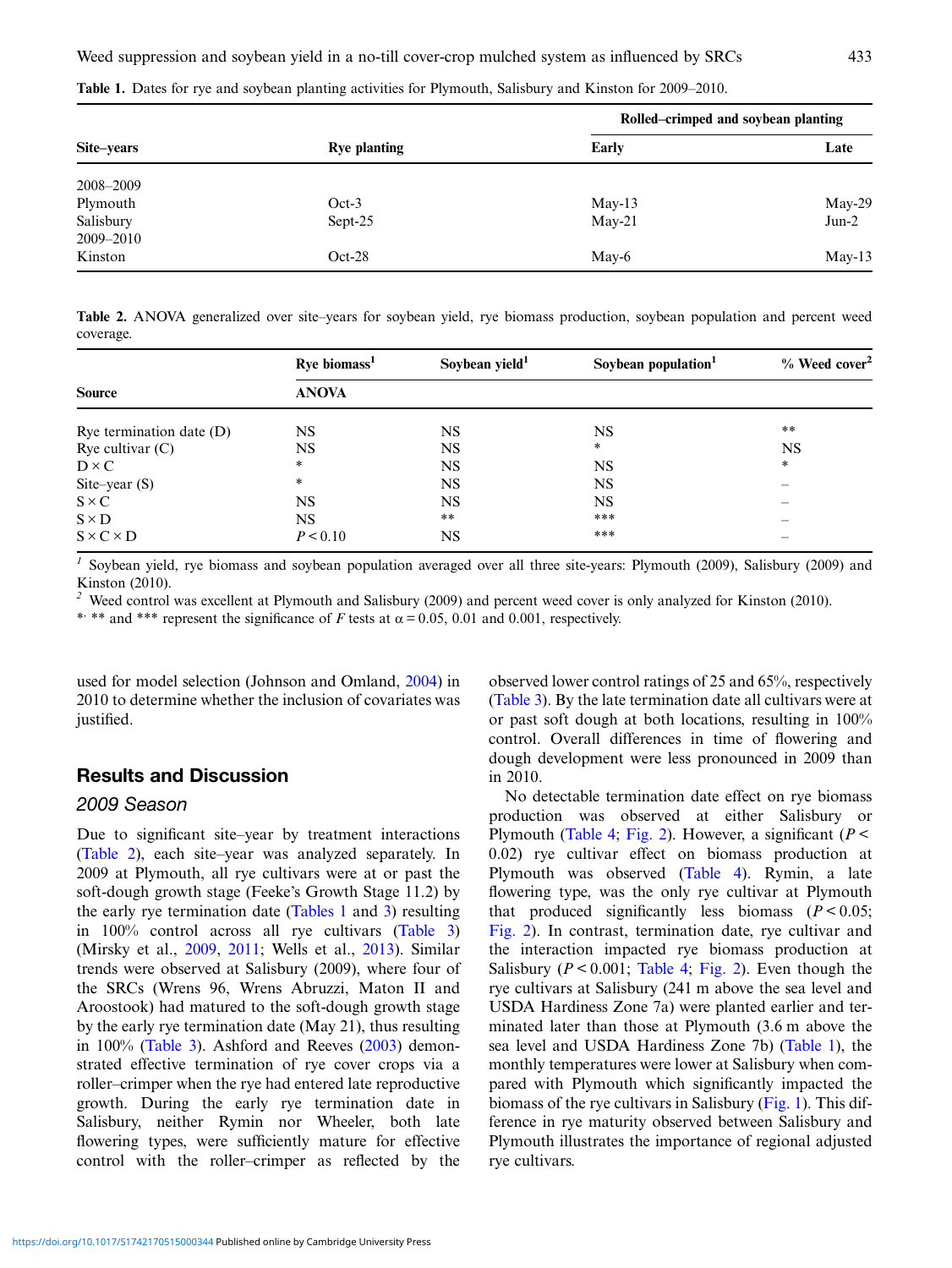<span id="page-5-0"></span>

| Table 3. Mean percent control, a measure of rye regrowth, of SRC stands for two roll-dates, 2 weeks after soybean planting and |  |  |
|--------------------------------------------------------------------------------------------------------------------------------|--|--|
| Plymouth, Salisbury and Kinston, North Carolina.                                                                               |  |  |

|                         |                                         |                        | 2009               |                  |                    |                 | 2010               |  |
|-------------------------|-----------------------------------------|------------------------|--------------------|------------------|--------------------|-----------------|--------------------|--|
|                         |                                         | <b>Plymouth</b>        |                    | <b>Salisbury</b> |                    | <b>Kinston</b>  |                    |  |
| Early rye term.<br>date | <b>Flowering</b><br>timing <sup>1</sup> | Growth<br>stage $^{2}$ | Percent<br>control | Growth<br>stage  | Percent<br>control | Growth<br>stage | Percent<br>control |  |
| Maton II                | EF                                      | 11.2                   | 100                | 11.2             | 100a <sup>3</sup>  | 11.2            | 98 a               |  |
| Wrens 96                | EF                                      | 11.2                   | 100                | 11.2             | 100a               | 11.2            | 100a               |  |
| Wrens Abruzzi           | EF                                      | 11.2                   | 100                | 11.2             | 100a               | 11.2            | 98 a               |  |
| Aroostook               | LF                                      | 11.2                   | 100                | 11.2             | 100a               | 11.0            | 65b                |  |
| Rymin                   | LF                                      | 11.2                   | 100                | 11.1             | 25 <sub>b</sub>    | 10.54           | 27c                |  |
| Wheeler                 | LF                                      | 11.2                   | 100                | 11.1             | 65c                | 10.54           | 20c                |  |
| Late rye term. date     |                                         |                        |                    |                  |                    |                 |                    |  |
| Maton II                | EF                                      | 11.3                   | 100                | 11.4             | 100                | 11.3            | 100a               |  |
| Wrens 96                | EF                                      | 11.3                   | 100                | 11.3             | 100                | 11.3            | 100a               |  |
| Wrens Abruzzi           | EF                                      | 11.3                   | 100                | 11.3             | 100                | 11.3            | 100a               |  |
| Aroostook               | LF                                      | 11.3                   | 100                | 11.4             | 100                | 11.2            | 100a               |  |
| Rymin                   | LF                                      | 11.3                   | 100                | 11.2             | 100                | 11.1            | 75 <sub>b</sub>    |  |
| Wheeler                 | LF                                      | 11.3                   | 100                | 11.2             | 100                | 11.1            | 60 <sub>b</sub>    |  |

<sup>1</sup> Relative flowering timing for winter-type rye cultivars.<br><sup>2</sup> Growth stage taken at rye termination dates using the Feeke's scale.<br><sup>3</sup> Means followed by the same letter are not significantly different based on Tukey's

EF, early flowering and dough development; LF, late flowering and dough development.

Early rye termination (Term.) date (via roller–crimper) for Plymouth, Salisbury and Kinston were May 13 and May 21, 2009 and May 6, 2010. The late rye termination date (via roller–crimper) for Plymouth, Salisbury and Kinston were May 29 and June 2, 2009 and May 13, 2010.

| Table 4. ANOVA for rye biomass production, soybean yield and soybean populations at site-years Plymouth (PLY), Salisbury (SAL) |  |
|--------------------------------------------------------------------------------------------------------------------------------|--|
| and Kinston (KIN).                                                                                                             |  |

|                                            | <b>Rve biomass</b><br>2009<br>2010 |            | Soybean yield |            |            | Soybean populations |            |            |            |
|--------------------------------------------|------------------------------------|------------|---------------|------------|------------|---------------------|------------|------------|------------|
|                                            |                                    |            |               | 2009       |            | 2010                | 2009       |            | 2010       |
| <b>Source</b>                              | <b>PLY</b>                         | <b>SAL</b> | <b>KIN</b>    | <b>PLY</b> | <b>SAL</b> | <b>KIN</b>          | <b>PLY</b> | <b>SAL</b> | <b>KIN</b> |
| Rye termination date $(D)$                 | <b>NS</b>                          | <b>NS</b>  | <b>NS</b>     | $***$      | $\ast$     | $\ast$              | <b>NS</b>  | <b>NS</b>  | $\ast\ast$ |
| Rye cultivar $(C)$                         | $\ast$                             | NS.        | $***$         | <b>NS</b>  | <b>NS</b>  | <b>NS</b>           | <b>NS</b>  | <b>NS</b>  | <b>NS</b>  |
| $D \times C$                               | NS.                                | **         | <b>NS</b>     | <b>NS</b>  | <b>NS</b>  | <b>NS</b>           | $\ast$     | <b>NS</b>  | <b>NS</b>  |
| $CV(RMSE)(\%)$                             | 23.5                               | 8.9        | 21.8          | 19.5       | 18.9       | 13.8                | 16.3       | 6.9        | 25.9       |
| Contrast                                   |                                    |            |               |            |            |                     |            |            |            |
| $RC + HB$ versus $SRC$                     |                                    |            |               | <b>NS</b>  | <b>NS</b>  | P < 0.09            | $\ast$     | <b>NS</b>  | $\ast\ast$ |
| $NT + HB$ versus $RC + HB$                 |                                    |            |               | <b>NS</b>  | <b>NS</b>  | <b>NS</b>           | <b>NS</b>  | <b>NS</b>  | <b>NS</b>  |
| EL versus LF Rye cultivars                 | P < 0.08                           | NS         | ***           | <b>NS</b>  | <b>NS</b>  | <b>NS</b>           | <b>NS</b>  | <b>NS</b>  | <b>NS</b>  |
| $(RC + HB$ versus $SRC$ <sup>*</sup> D     |                                    |            |               | <b>NS</b>  | <b>NS</b>  | <b>NS</b>           | <b>NS</b>  | <b>NS</b>  | <b>NS</b>  |
| $(NT + HB$ versus $RC + HB$ <sup>*</sup> D |                                    |            |               | <b>NS</b>  | <b>NS</b>  | $***$               | $\ast$     | <b>NS</b>  | ***        |
| (EF versus LF Rye cultivars)*D             | $\ast$                             | ***        | <b>NS</b>     | <b>NS</b>  | <b>NS</b>  | <b>NS</b>           | <b>NS</b>  | <b>NS</b>  | <b>NS</b>  |

RC, rolled–crimped rye; SCR, six rye cultivars; EF, early flowering rye cultivars; LF, late flowering rye cultivars; HB, herbicide weed control; NT, no-till without rye cover crop mulch; CV(RMSE), coefficient of variation of the root-mean-squared error. \*, \*\* and \*\*\* represent significance of F tests at  $\alpha$  = 0.05, 0.01 and 0.001, respectively. North Carolina.

Sufficient rainfall and slightly below average temperatures occurred prior to both rye termination dates in 2009, ensuring adequate soil moisture for soybean planting ([Fig. 1\)](#page-2-0). Soybean population was excellent in 2009, and neither rye termination date nor rye cultivars impacted soybean populations at both Plymouth and Salisbury (Table 4). Mean soybean populations for Salisbury and Plymouth were 49 and 42 plants  $m^{-1}$ ,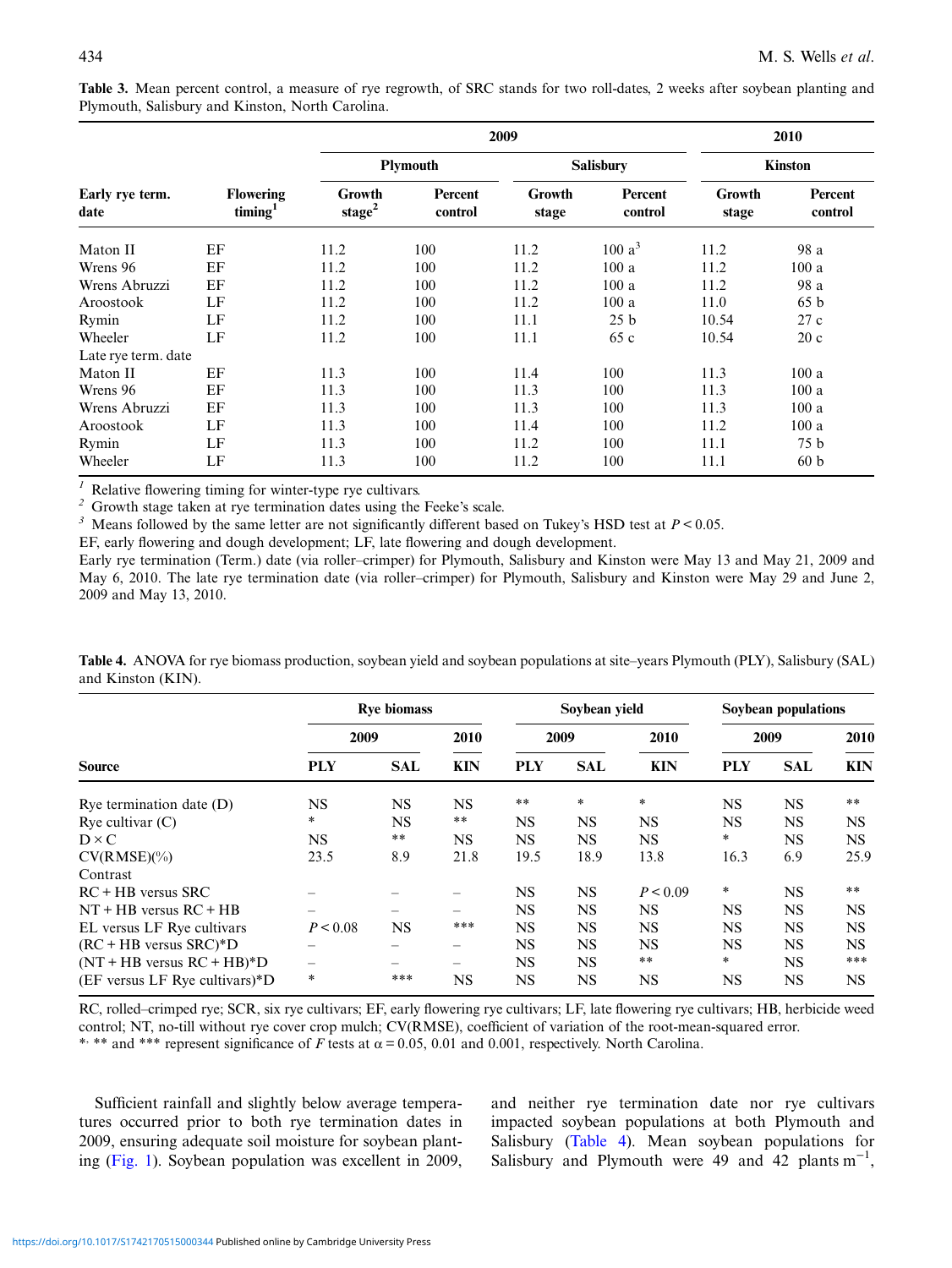<span id="page-6-0"></span>

Figure 2. Mean rye biomass production for Plymouth and Salisbury, NC (2009). Winter type cereal rye cultivars are as follows: Wrens Abruzzi (Wre), Wrens 96 (W96), Maton II (Mat), Aroostook (Aro), Rymin (Rym) and Wheeler (Whe). Rye termination date was not significant for both Plymouth and Salisbury. Rye cultivar was significant in predicting biomass yield at Plymouth only  $(P < 0.02)$ . The interaction of rye termination date by cultivar was significant at Salisbury  $(P < 0.001)$ . Bars extend to +1 standard errors of the estimate. \*Suggested biomass threshold for optimal weed control potential (Smith et al., [2011](#page-11-0)).

which correspond to 636,482 (95% of targeted soybean populations) and 561,680 (84% of targeted soybean populations) soybean plants per hectare, respectively (data not shown). Soybean populations did not significantly ( $\alpha$  = 0.05) vary between the SRCs and the three checks at both locations for the early and late rye termination dates, and all populations for Salisbury and Plymouth were sufficient to successfully compete with in-row weeds (Place et al., [2009](#page-10-0)a). Along with excellent soybean populations in 2009 for both Plymouth  $(39-49 \text{ plants m}^{-1})$  and Salisbury (48–52 plants  $m^{-1}$ ), rye biomass production across all cultivars (with the exception of Rymin at Plymouth) for both locations was above the suggested threshold for sufficient weed control for the Southeastern US soybean producers (Fig. 2) (Smith et al., [2011](#page-11-0)). Weed control was excellent at both Plymouth and Salisbury across all rye cultivars, as evidenced by the equivalent yields observed in the weed-free rolled rye plots  $(RC + HB)$  and the SRCs that had no additional weed control other than mulch [\(Tables 4](#page-5-0) and [5](#page-7-0)).

#### 2010 Season

In 2010, rye termination date did not impact rye biomass production, however, the rye cultivars did significantly differ in biomass production ( $P \le 0.001$ ) [\(Table 4;](#page-5-0) [Fig. 3](#page-7-0)). Wrens Abruzzi, Wrens 96 and Maton II all reached the suggested biomass threshold for optimal weed control (9000 kg ha−<sup>1</sup> ) for the Southeastern USA by the early rye termination date [\(Fig. 3](#page-7-0)). None of the late flowering type rye cultivars reached the 9000 kg ha<sup> $-1$ </sup> threshold ([Fig. 3](#page-7-0)). Overall, the late flowering cultivars produced less biomass  $(7412 \text{ kg ha}^{-1} \text{ DM})$  than early flowering  $(9920 \text{ kg ha}^{-1})$ DM;  $P \leq 0.001$ ) cultivars and Rymin produced the lowest biomass of the six cultivars (6000 kg ha<sup>-1</sup> DM; [Fig. 3\)](#page-7-0).

The early flowering rye cultivars were all at the softdough stage (Feeke's 11.2) by the May 6th early rye termination date, whereas the late flowering types Aroostook, Rymin and Wheeler were not, with 65, 27.5 and 20% control ratings, respectively 2-WAP ([Table 3\)](#page-5-0). Even by the later rye termination date, only Aroostook, a late flowering cultivar, achieved 100% control (i.e., 0% rye regrowth) via the roller–crimper, with Rymin and Wheeler still lagging behind at 75 and 60% control ratings, respectively ([Table 3\)](#page-5-0).

The weather trends at Kinston during the 2009–2010 cover crop growing season could offer some explanation as to the large cultivar differences observed. Kinston had 1.5 times more rainfall than the 30-year average, with 200 and 160 mm of precipitation in November and December, respectively [\(Fig. 1](#page-2-0)). The combination of the unseasonably cold and wet winter and the exceptionally dry April, with only 25 mm of precipitation, could have greatly influenced the rye biomass potential [\(Fig. 1\)](#page-2-0). Akemo et al. ([2000\)](#page-10-0) experienced similar climate conditions and reported poor rye growth of  $1 \text{ Mg ha}^{-1}$ . The low water-holding capacity of the soil at Kinston (loamy sand) meant reduced water availability for optimum rye growth in the spring. Early flowering cultivars were near physiological maturity before the onset of the dry period, but late flowering cultivars were still vegetative (pre-boot; [Table 3\)](#page-5-0).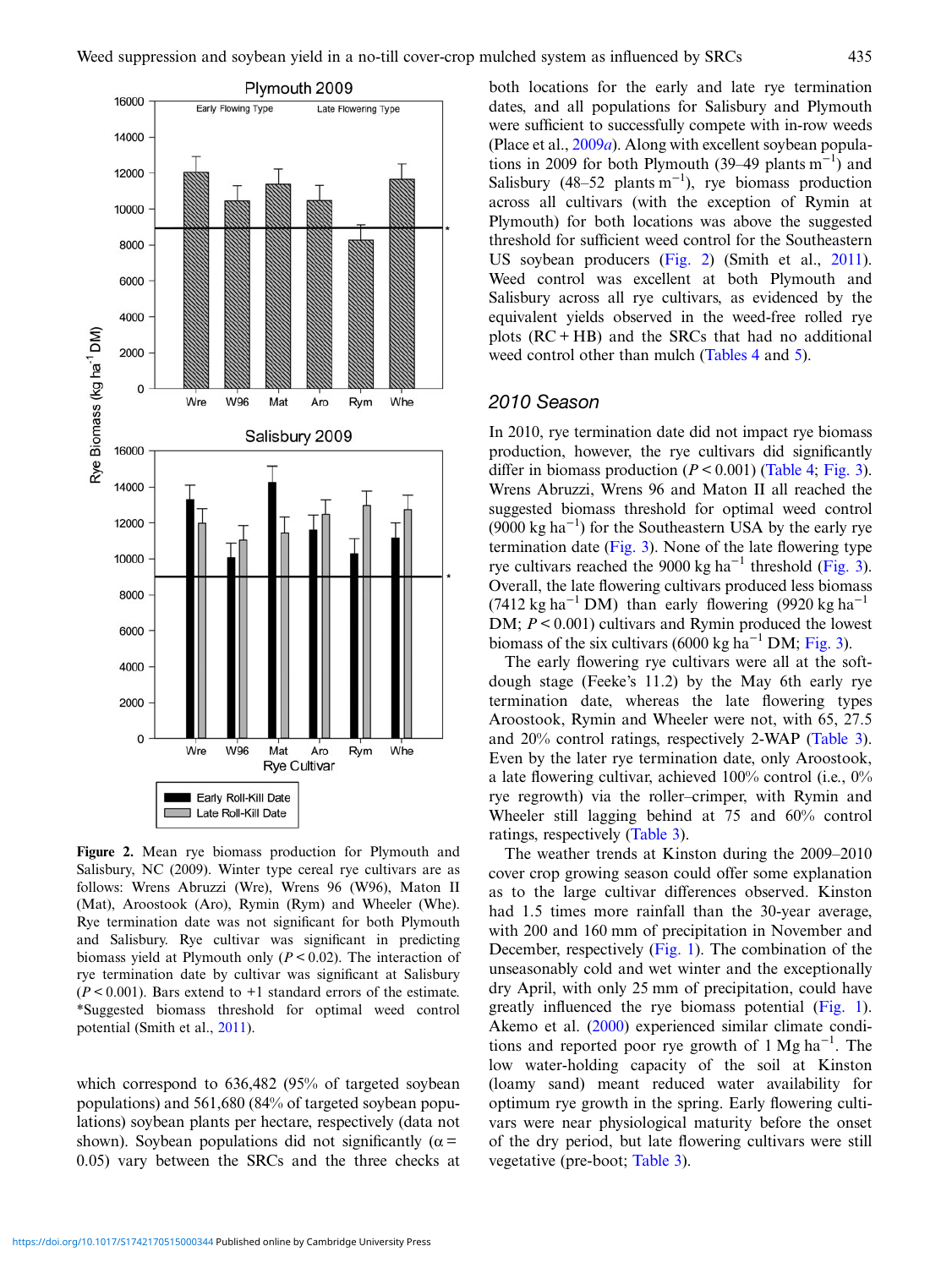<span id="page-7-0"></span>

|  |  |  | Table 5. Soybean yield for Plymouth and Salisbury (2009). |  |  |  |
|--|--|--|-----------------------------------------------------------|--|--|--|
|--|--|--|-----------------------------------------------------------|--|--|--|

|                         | <b>Plymouth</b>                   |                           | <b>Salisbury</b>           |                           |  |
|-------------------------|-----------------------------------|---------------------------|----------------------------|---------------------------|--|
|                         | <b>Early rye termination date</b> | Late rye termination date | Early rye termination date | Late rye termination date |  |
| Treatments <sup>1</sup> |                                   | Yield $(kg ha^{-1})$      |                            |                           |  |
| $NT + HB$               | 2169                              | 1786                      | 2320                       | 2060                      |  |
| $RC + HB$               | 2356                              | 2053                      | 2478                       | 1938                      |  |
| Wrens Abruzzi           | 2087                              | 2094                      | 2476                       | 2180                      |  |
| Wrens 96                | 1906                              | 2075                      | 2785                       | 2189                      |  |
| Maton II                | 2027                              | 2041                      | 1957                       | 2048                      |  |
| Aroostook               | 1776                              | 1984                      | 2375                       | 2008                      |  |
| Rymin                   | 2326                              | 2034                      | 2140                       | 1941                      |  |
| Wheeler                 | 2145                              | 2015                      | 2205                       | 1860                      |  |

 $1$  Treatments consist of the two weed-free checks, no-till without rye cover crop plus herbicide weed control (NT + HB), rolled– crimped rye plus herbicide weed control (RC + HB), and SRCs: three early flowering types (Wrens Abruzzi, Wrens 96 and Maton II) and three late flowering types (Aroostook, Rymin and Wheeler).

Washington (Plymouth) and Rowan (Salisbury) county mean soybean yields were reported by USDA, NASS North Carolina Field Office as 2625 and 2489 kg ha<sup>-1</sup>, respectively. North Carolina.



Figure 3. Mean rye DM biomass production for Kinston, NC (2010). Winter type cereal rye cultivars are as follows: Wrens Abruzzi (Wre), Wrens 96 (W96), Maton II (Mat), Aroostook (Aro), Rymin (Rym) and Wheeler (Whe). Rye cultivar was found to significantly predict rye biomass DM production (P < 0.001). Rye termination date was not significant in predicting rye biomass DM production. Bars extend to +1 standard errors of the estimate. \* Suggested biomass threshold for optimal weed control potential (Smith et al., [2011\)](#page-11-0).

Soybean population counts also varied widely between rye termination dates in 2010 ([Fig. 4](#page-8-0)) where rye termination date impacted soybean population ([Table 4\)](#page-5-0). The lack of precipitation throughout April and mid-May induced poor soybean stand quality during the early rye termination date  $(Figs 1$  and [4\)](#page-8-0). Planting conditions were drier and warmer than the 30-year average prior to the early rye termination date  $(Fig. 1)$  $(Fig. 1)$  $(Fig. 1)$ , and soil moisture was limited for all treatments. The soil may have been drier in rolled–crimped plots due to transpiration of the cover crop both before and after the rye termination event, thereby lowering the available soil moisture. Ashford and Reeves [\(2003](#page-10-0)) observed similar depletion of soil water by a still-growing cover crop; which resulted in a reduction of soil moisture that could affect the emergence of the cash crop.

Soybean stand nearly doubled for the late rye termination date when compared with the early rye termination date 2010 [\(Fig. 4](#page-8-0)). All rye cultivars had soybean populations above 31 soybeans  $m^{-1}$  for the late rye termination date [\(Fig. 4](#page-8-0)). Prior to the late rye termination and planting date, Kinston received 38 mm of rainfall [\(Fig. 1](#page-2-0)). Unlike the dry conditions experienced prior to the early rye termination date, frequent rain events continued throughout the end of June, reducing the potential for drought stress.

Much like soybean populations, weed coverage at Kinston (2010) was variable across the two rye termination dates. Rye termination date and the interaction between rye cultivar and termination date affected the percent weed coverage at Kinston during the 2010 growing season ([Table 2](#page-4-0)). The predominant weeds at Kinston included: redroot pigweed (Amaranthus retroflexus L.), morning glory (Ipomoea spp. L.), sicklepod (Cassia obtusifolia L.), horseweed [*Conyza canadensis* (L.) Cronq], texas panicum (Panicum texanum Buckl.), broadleaf signalgrass [Brachiaria platyphylla (Munro ex Wright) Nash] and large crabgrass (Digitaria sanguinalis (L.) Scop.).

Rye cultivar had no statistically significant ( $\alpha$  = 0.05) impact on post canopy weed coverage [\(Table 2](#page-4-0)); whereas rye termination date had a large effect on weed coverage ( $P < 0.05$ ) ([Table 2](#page-4-0)). The early rye termination plots had greater weed coverage across all SRCs than those from the late rye termination date  $(P < 0.01)$ . Maton II and Wheeler for the early rye termination date exhibited the lowest severity of weeds with only 20% weed coverage, whereas Wrens 96 had significantly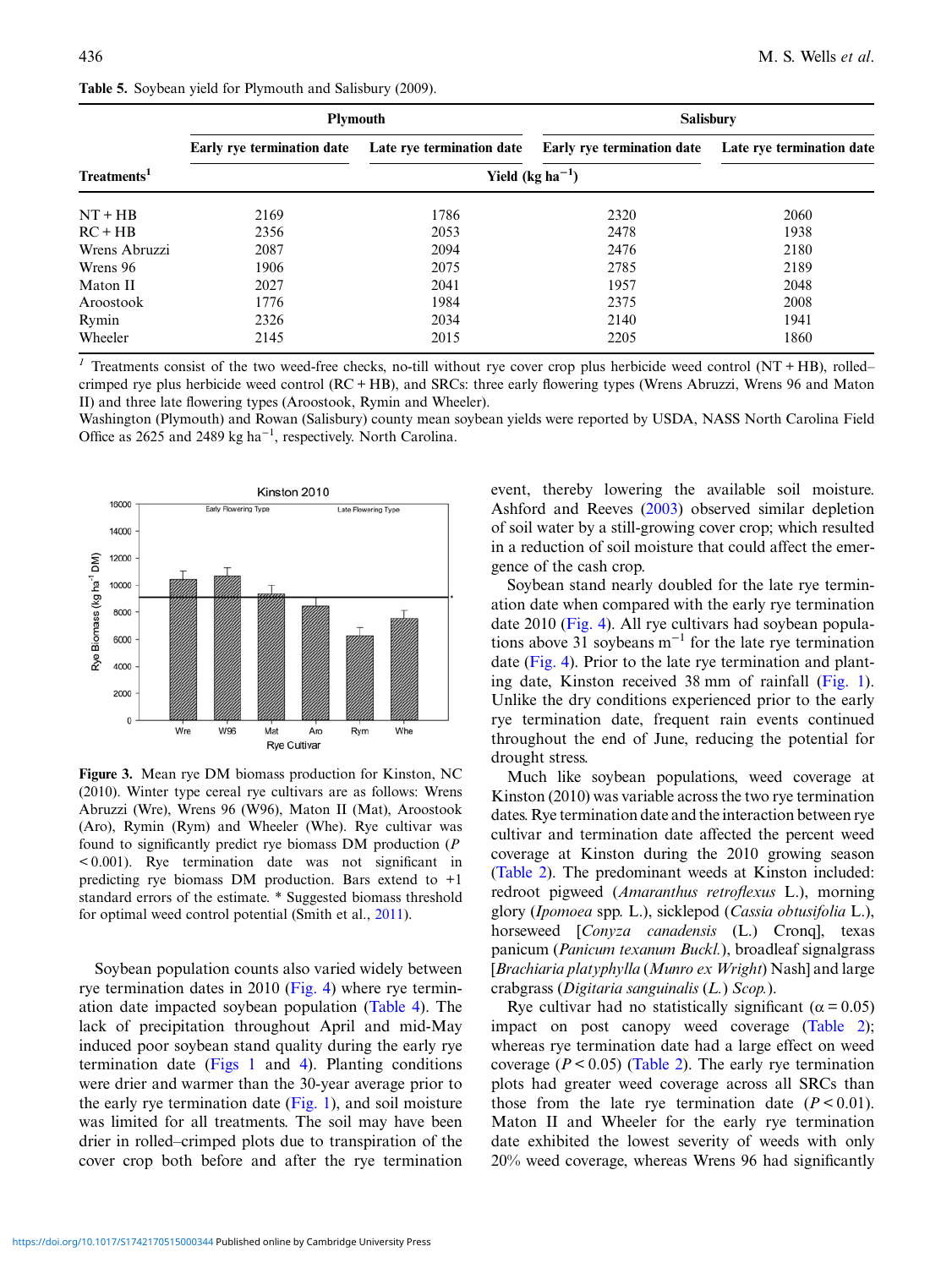<span id="page-8-0"></span>

Figure 4. Soybean yield as predicted by soybean population and rye biomass production. Winter-type cereal rye cultivars are as follows: Wrens Abruzzi (Wre), Wrens 96 (W96), Maton II (Mat), Aroostook (Aro), Rymin (Rym) and Wheeler (Whe). The planes for both figures represent predicted soybean yield. Mean soybean yield as determined by soybean population and rye biomass production is overlaid with vertical drop down reference bars for each of the SRCs. The countywide soybean yield for Kinston, NC (2010) was 1,657 kg ha−<sup>1</sup> and provided by USDA, NASS North Carolina Field office.

higher  $(P < 0.05)$  weed coverage  $(45%)$  (data not presented). All rye cultivars from the late rye termination date had similar weed coverage (20%) as Maton II and Wheeler from the early termination date. The increased weed coverage observed for the early rye termination date are likely due to the reduced soybean population and lower levels of rye biomass. Increased crop populations have been shown to significantly reduce summer annuals, both in and between rows (Wiese et al., [1964](#page-11-0); Place et al., [2009](#page-10-0)a).

Inadequate soybean stand establishment is an issue that impacts both in-row weed control, and can result in reduced soybean yields. When planting soybeans into rolled–crimped rye cover crop residues, several modifications to a no-till planter are necessary to effectively establish uniform soybean populations. One critical modification is the trash clearer which moves the weedsuppressive rye mulch away from the double-disc openers. This action minimizes hair-pinning of rye residues into the soybean furrow but at the cost of in-row weed control. Increase in soybean populations (i.e., more plants per linear row) have been shown as a viable in-row weed control practice that can compensate for the removal of the in-row weed-suppressive rye mulch (Place et al.,  $2009b$  $2009b$ ). It is possible that the combination of a drier than normal spring, and the transpiration stress from the growing rye prior to and after termination, greatly reduced soil moisture reserves and subsequently the soybean populations thus releasing the in-row weeds from soybean competition and rye mulch weed control.

### 2010 Analysis of Covariance (ANCOVA)

Soybean yield trends for Kinston 2010 were far more complex than those observed at the other locations. Soybean population and rye biomass production were found to be highly variable within treatments and residuals from the initial analysis of variance (ANOVA) were highly correlated with soybean yield; suggested covariates were necessary in the analysis. Rye biomass production was 84% more variable at Kinston when compared with Salisbury [\(Table 4](#page-5-0)). Kinston also had 45 and 115% greater variability (i.e., coefficient of variation of the root MSE) in soybean population when compared with Plymouth and Salisbury, respectively ([Table 4\)](#page-5-0), and population was likewise highly correlated with simple ANOVA residuals. With the inclusion of rye biomass and soybean population as covariates, rye cultivar was important in determining soybean yield at both the early and late rye ter-mination dates [\(Table 6\)](#page-9-0) whereas no differences had been significant in the simple ANOVA. Inclusion of both covariates provided better model fit (lower AIC) of the data than ANOVA. In addition to viewing these covariates as a means to reduce variation, their importance also may shed light on the role of these covariates in making the roller–crimper system effective.

In Model 1 of the early rye termination date, both soybean population and rye biomass positively affected soybean yield [\(Table 6](#page-9-0); Fig. 4). It was not surprising that increases in soybean population and rye biomass both positively contributed to soybean yield (Fig. 4). Weed severity was of borderline importance in the simple ANOVA ( $RC + HB$  versus SRC,  $P < 0.09$ ), but this contrast showed no hint of significance on the ANCOVA ([Table 6](#page-9-0)), suggesting the effect of weeds was mediated by one of the covariates. Since weeds did not significantly impact soybean yield, the only logical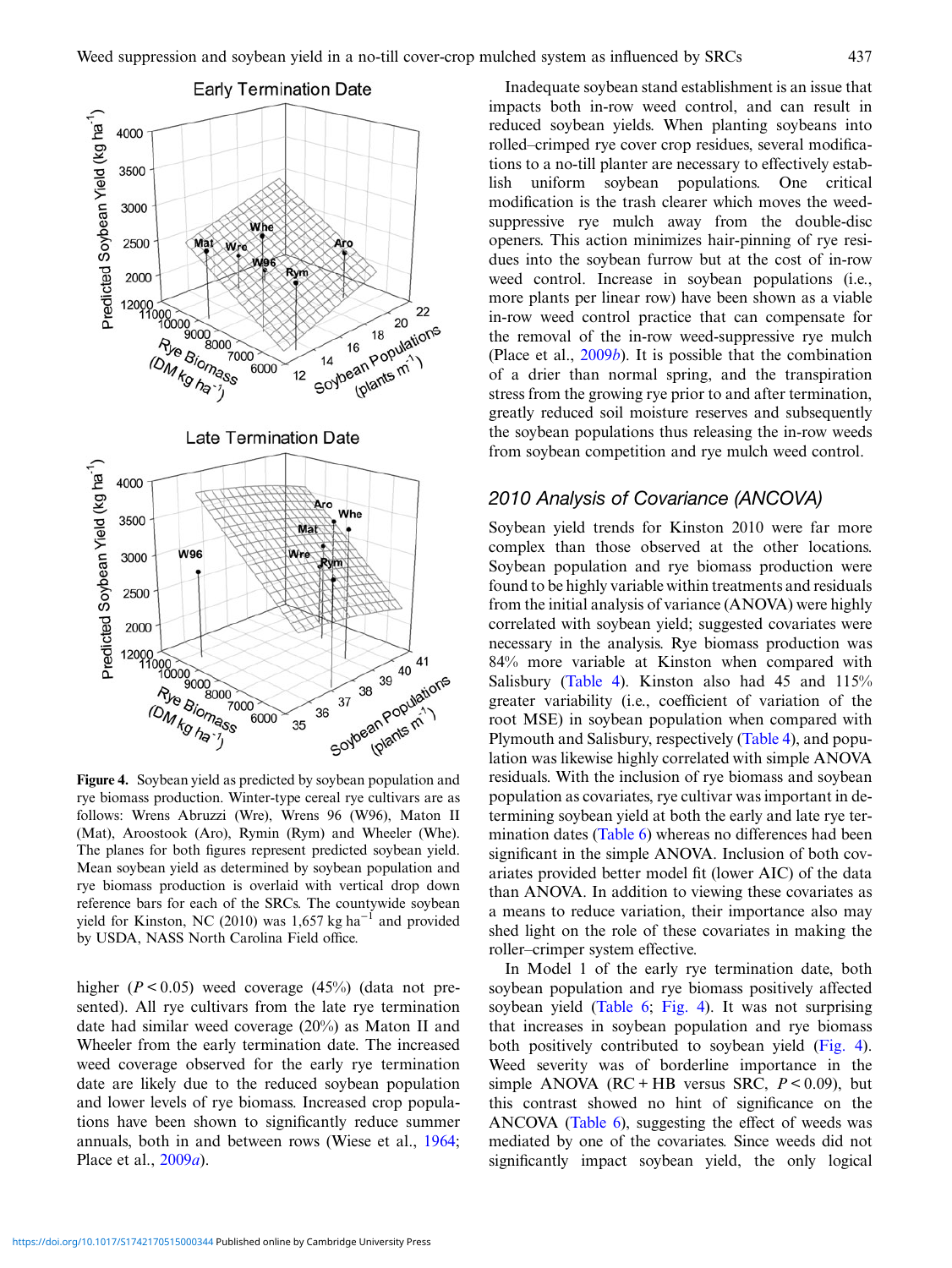| <b>Early rye termination date</b>                         | <b>AICc</b> | AIC   | <b>BIC</b> | <b>Estimate</b> | P > F   |
|-----------------------------------------------------------|-------------|-------|------------|-----------------|---------|
| Model 1*                                                  | 265.6       | 266.2 | 265.2      |                 |         |
| Intercept                                                 |             |       |            | $-47.62$        | 0.03    |
| Soybean population                                        |             |       |            | 2.19            | < 0.001 |
| Rye biomass                                               |             |       |            | 0.004           | 0.02    |
| Rye cultivar                                              |             |       |            |                 | 0.04    |
| Soybean population $\times$ rye cultivar                  |             |       |            |                 | 0.65    |
| Contrast                                                  |             |       |            |                 |         |
| Roll-crimped $\Gamma$ rye + HB versus six rye cultivars   |             |       |            |                 | 0.42    |
| Early versus late flowering cultivars                     |             |       |            |                 | 0.06    |
| Late rye termination date                                 |             |       |            |                 |         |
| Model 2*                                                  | 270.5       | 271.0 | 270.1      |                 |         |
| Intercept                                                 |             |       |            | $-127.67$       | 0.21    |
| Soybean population                                        |             |       |            | 8.23            | < 0.001 |
| Rye biomass                                               |             |       |            | 0.006           | 0.08    |
| Rye cultivar                                              |             |       |            |                 | 0.08    |
| (Soybean population) <sup>2</sup>                         |             |       |            | $-0.14$         | 0.18    |
| Contrast                                                  |             |       |            |                 |         |
| Roller–crimped $\Gamma$ rye + HB versus six rye cultivars |             |       |            |                 | 0.30    |
| Early versus late flowering cultivars                     |             |       |            |                 | 0.02    |
|                                                           |             |       |            |                 |         |

<span id="page-9-0"></span>Table 6. Rye termination date ANCOVA and models predicting soybean yield for Kinston 2010.

Model chosen to predict Kinston 2010 soybean yield for 'Early and Late Rye Termination Dates'. North Carolina.

AICc, Akaike Information Criterion Correction; AIC, Akaike Information Criterion; BIC, Bayesian Information Criterion. The AICc, AIC and BIC statistics assist in model selection by providing a measure of relative quality of the statistical model. Lower values indicate increased statistical model quality. North Carolina.

conclusion was that below normal precipitation in 2010 and the addition of a rye cover crop were the likely culprits for reducing soybean population for the early-terminated rye cover crop treatments ([Fig. 1\)](#page-2-0). It is possible that demands on available soil moisture, already lower due to the lack of precipitation during the early rye termination and soybean planting date, was exacerbated by the transpiring rye cover crop both before and after termination. During the early rye termination date, the soybean populations for the  $NT + HB$  (i.e., no-till, weed free and without rye cover crop) were  $60\%$  (24 plants m<sup>-1</sup>) greater than the average of the SRCs (15 plants  $m^{-1}$ ). However, it is important to note that even though soybean populations at Kinston were less than half those measured during the later termination date, soybean yields for the early termination date (Kinston 2010) were equivalent to those observed during the prior year at both Plymouth and Salisbury  $(40-45 \text{ plants m}^{-1})$ ([Table 5](#page-7-0)). Even though soybean yields were statistically equivalent across all cultivars in 2009, Wheeler, a late flowering rye cultivar, had the greatest soybean yield (2915 kg ha−<sup>1</sup> ) whereas Wrens 96 had the lowest (1796 kg  $ha^{-1}$ ) among the SRCs in 2010 ([Fig. 4](#page-8-0)).

Similar to the early rye termination date analysis, soybean population and rye biomass were highly variable between experimental units and both were selected as covariates to reduce the variability in the modeling of soybean yield for the late rye termination data (Table 6). Using the AIC, Model 2 was selected to best predict soybean yield (Table 6). Rye biomass, soybean stands count and rye cultivar affected soybean yield for the late rye termination date, whereas population\*population contributed less to soybean yield (Table 6). For the late rye termination date (Model 2), weeds coverage did not reduce soybean yield as illustrated by the contrast RC + HB  $(3515 \text{ kg ha}^{-1})$  versus the SRCs  $(2809 \text{ kg ha}^{-1})$ (Table 6). Surprisingly, despite producing less rye biomass ([Fig. 3](#page-7-0)), plots with late flowering rye cultivars produced greater average soybean yield than the modeled and the early flowering rye cultivars ([Fig. 4](#page-8-0)). With the inclusion of the two covariates, the previous unexplained rye biomass production variation from the ANOVA as illustrated by the non-significant contrast 'Early versus Late Flowering Rye Cultivars' [\(Table 4](#page-5-0)) was accounted for and significantly impacted soybean yield in the ANCOVA setting (Table 6). Even though the late termination date was met with a rain event prior to termination, it is possible that the reduction of biomass production observed from the late flowering cultivars reduced the soil water deficit thereby requiring less precipitation to recharge the soil.

Soybean population was significant in predicting soybean yield for the late rye termination date (Table 6); however, a negative effect on soybean yield was observed as soybean populations increased ([Fig. 4\)](#page-8-0), which is in contrast to our earlier observations. The early rye termination plots during 2010 had extremely low soybean populations relative to target populations (NT + HB, 22 plant  $m^{-1}$ and SRC, 15 plants m−<sup>1</sup> ), whereas populations for the late rye termination date were nearly twice as dense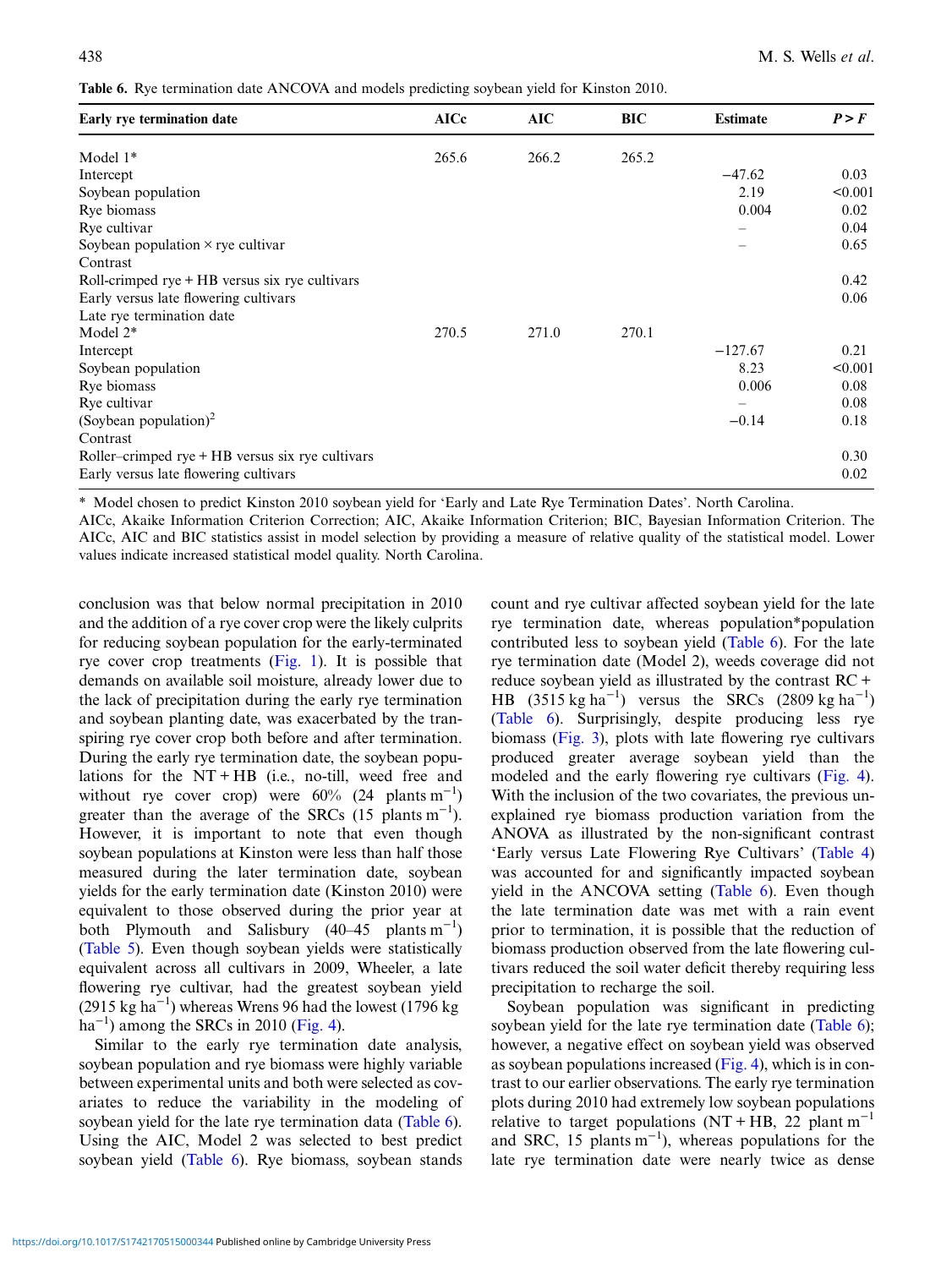<span id="page-10-0"></span> $(NT + HB, 23$  plant m<sup>-1</sup> and SRC, 38 plants m<sup>-1</sup>). The rye mulch, combined with timely rainfall events, provided favorable conditions for optimal late soybean populations. However, during the hot and dry summer experienced in 2010 [\(Fig. 1](#page-2-0)), additional plants were likely a liability, with intraspecific competition reducing pod set and seed size (Specht et al., [1999;](#page-11-0) Heatherly and Elmore, 2004; Elmore, 2009; Walker et al., [2010\)](#page-11-0). During the 2010 summer, greater drought stress was observed in the norye plots (i.e.,  $NT + HB$ ) than the rye mulched plots where the terminated rye enhanced and augmented the soil moisture status resulting in nearly a 64% increase in soybean populations when compared with the  $NT + HB$ plots (Wells et al., [2014\)](#page-11-0).

Analogous to previous research, this study demonstrates the flexibility of selecting the suitable rye cultivar to be used in the soybean/rolled-rye system. The early flowering rye cultivars performed the best across both years in regards to biomass production, percent control, weed control and subsequent soybean yield at all locations. Early flowering rye cultivars offer producers the widest range of termination opportunities that best coincide with their cash crop planting dates. Even in years with cold and wet winters followed by dry springs, as experienced in Kinston (2010), there are advantages to going with an early flowering rye cultivar such as delaying termination and planting until conditions are more favorable (Ashford and Reeves, 2003; Wells et al., [2014](#page-11-0)). In either case, producers should pick a rye cultivar with flowering and subsequent dough development dates that facilitate mechanical termination via the roller–crimper, and synchronize closely to the soybean planting date. One issue with utilizing early flowering rye cultivars is their lack of availability; therefore, further research is needed to quantify not only the advantages early flowering rye cultivars offer to soybean farmers in the Southeastern USA, but also the advantages that all regionally adjusted rye cultivars provide. Farmers are less likely to spend extra on named cultivars without knowing the services named cultivars offer above and beyond the less expensive nonstated cultivars.

Acknowledgments. Special thanks to the USDA NRCS Conservation Innovation Grant (CIG) for their continuing financial support. Along with the financial support from CIG, the expertise of North Carolina Department of Agriculture and Consumer Services research personnel from the following research stations was critical: Piedmont Research Center, Salisbury, NC; Tidewater Research Station, Plymouth, NC; and Caswell Research Farm, Kinston, NC.

#### References

Akemo, M.C., Regnier, E.E., and Bennett, M.A. 2000. Weed suppression in spring-sown rye (Secale cereale)–pea (Pisum sativum) cover crop mixes. Weed Technology 14:545–549.

- Ashford, D.L. and Reeves, D.W. 2003. Use of a mechanical roller–crimper as an alternative kill method for cover crops. American Journal of Alternative Agriculture 18:37–45.
- Davis, A.S. 2010. Cover-crop roller–crimper contributes to weed management in no-till soybean [electronic resource]. Weed Science 58:300–309.
- Dunphy, J., Place, G., Dominic, R., and Reberg-Horton, S.C. 2014. Crop Production Management–Organic Soybeans [Internet]. NC State University Cooperative Extension; [cited 2015 Jun 6]. Available at Web site [http://content.ces.](http://content.ces.ncsu.edu/chapter-5-crop-production-management-organic-soybeans/) [ncsu.edu/chapter-5-crop-production-management-organic-soy](http://content.ces.ncsu.edu/chapter-5-crop-production-management-organic-soybeans/) [beans/](http://content.ces.ncsu.edu/chapter-5-crop-production-management-organic-soybeans/)
- Elmore, R. 2009. Assessing post-storm soybean stands [electronic resource]. Crop Watch, June 12, 2009.
- Engoke, C.N. 2012. Verification of Poultry Manure Nitrogen Availability and Fertilizer Nitrogen Equivalence Coefficients for Crop Production in North Carolina Soils. dissertation. Raleigh, NC: North Carolina State University, Raleigh, NC.
- Heatherly, L.G. and Elmore, R.W. 2004. Managing inputs for peak production. In H.R. Boerma and J.E. Specht (ed.). Soybeans: Improvement, Production and Uses. 3rd ed. Agron. Monogr. 16. ASA CSSA and SSSA, Madison, WI, p. 451.
- Johnson, J.B. and Omland, K.S. 2004. Model selection in ecology and evolution. Trends in Ecology & Evolution 19:101.
- Large, E.C. 1954. Growth stages in cereals. Illustration of the Feekes scale. Plant Pathology 3:129.
- Mirschel, W., Wenkel, K.O., Schultz, A., Pommerening, J., and Verch, G. 2005. Dynamic phenological model for winter rye and winter barley. European Journal of Agronomy 23: 123–135.
- Mirsky, S.B., Ryan, M.R., Shumway, D.L., Curran, W.S., and Mortensen, D.A. 2009. Control of cereal rye with a roller/ crimper as influenced by cover crop phenology [electronic resource]. Agronomy Journal 101:1589–1596.
- Mirsky, S.B., Curran, W.S., Mortensen, D.M., Ryan, M.R., and Shumway, D.L. 2011. Timing of cover-crop management effects on weed suppression in no-till planted soybean using a roller-crimper. Weed Science 59:380–389.
- Place, G.T., Reberg-Horton, S.C., and Burton, M.G. 2009a. Effects of preplant and postplant rotary hoe use on weed control, soybean pod position, and soybean yield. Weed Science 57:290–295.
- Place, G.T., Reberg-Horton, S.C., Dunphy, J.E., and Smith, A.N. 2009b. Seeding rate effects on weed control and yield for organic soybean production. Weed Technology 23(4):497–502.
- Price, A.J., Balkcom, K.S., Duzy, L.M., and Kelton, J.A. 2012. Herbicide and cover crop residue integration for amaranthus control in conservation agriculture cotton and implications for resistance management. Weed Technology 26(3):490–498.
- Public Schools of North Carolina. 2015. K-12 Standards and Curriculum–Geography [Internet]. Available at Web site [http://www.ncpublicschools.org/curriculum/socialstudies/](http://www.ncpublicschools.org/curriculum/socialstudies/elementary/studentsampler/20geography) [elementary/studentsampler/20geography.](http://www.ncpublicschools.org/curriculum/socialstudies/elementary/studentsampler/20geography)
- Reberg-Horton, S.C., Burton, J.D., Danehower, D.A., Ma, G.Y., Monks, D.W., Murphy, J.P., Williamson, J.D., and Creamer, N.G. 2005. Changes over time in the allelochemical content of ten cultivars of rye (Secale cereale L.). Journal of Chemistry and Ecology 31:179–193.
- Rodale Institute. 2012. No-till revolution. Available at Website <http://rodaleinstitute.org/our-work/organic-no-till/>